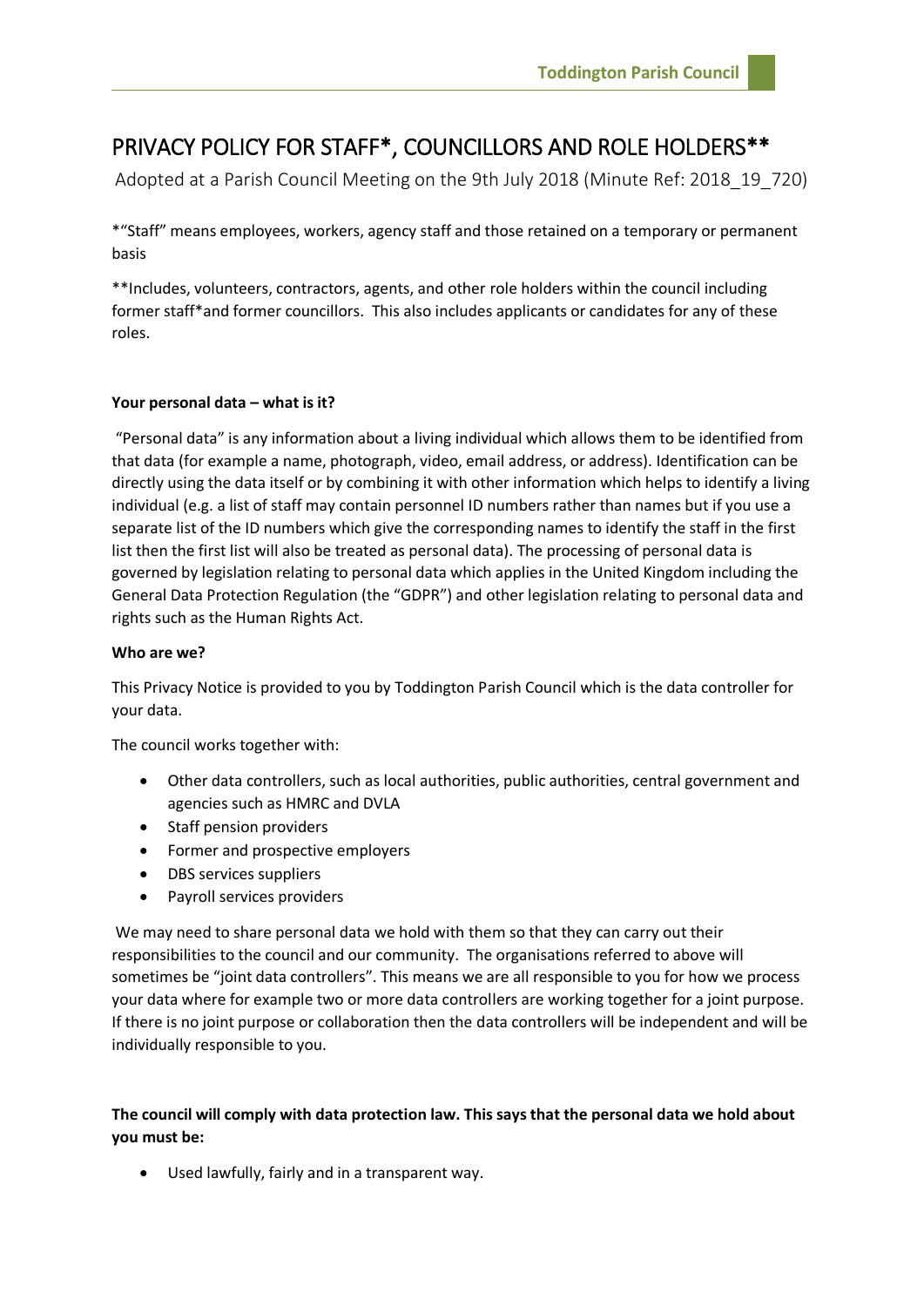- Collected only for valid purposes that we have clearly explained to you and not used in any way that is incompatible with those purposes.
- Relevant to the purposes we have told you about and limited only to those purposes.
- Accurate and kept up to date.
- Kept only as long as necessary for the purposes we have told you about.
- Kept and destroyed securely including ensuring that appropriate technical and security measures are in place to protect your personal data to protect personal data from loss, misuse, unauthorised access and disclosure.

#### **What data do we process?**

- Names, titles, and aliases, photographs.
- Start date / leaving date
- Contact details such as telephone numbers, addresses, and email addresses.
- Where they are relevant to our legal obligations, or where you provide them to us, we may process information such as gender, age, date of birth, marital status, nationality, education/work history, academic/professional qualifications, employment details, hobbies, family composition, and dependants. • Non-financial identifiers such as staff identification numbers, tax reference codes, and national insurance numbers.
- Financial identifiers such as bank account numbers and payment/transaction identifiers.
- Financial information such as National Insurance number, pay and pay records, tax code, tax and benefits contributions, expenses claimed.
- Other operational personal data created, obtained, or otherwise processed in the course of carrying out our activities, including but not limited to, CCTV footage, recordings of telephone conversations, IP addresses and website visit histories, logs of visitors, and logs of accidents, injuries and insurance claims.
- Next of kin and emergency contact information
- Recruitment information (including copies of right to work documentation, references and other information included in a CV or cover letter or as part of the application process and referral source (e.g. agency, staff referral))
- Location of employment or workplace.
- Other staff data (not covered above) including; performance management information, certificates, employment status; information for disciplinary and grievance proceedings; and personal biographies
- Information about your use of our information and communications systems.

# **We use your personal data for some or all of the following purposes:**

Please note: We need all the categories of personal data in the list above primarily to allow us to perform our contract with you and to enable us to comply with legal obligations.

- Making a decision about your recruitment or appointment.
- Determining the terms on which you work for us.
- Checking you are legally entitled to work in the UK.
- Paying you and, if you are an employee, deducting tax and National Insurance contributions.
- Providing any contractual benefits to you
- Liaising with your pension provider.
- Administering the contract we have entered into with you.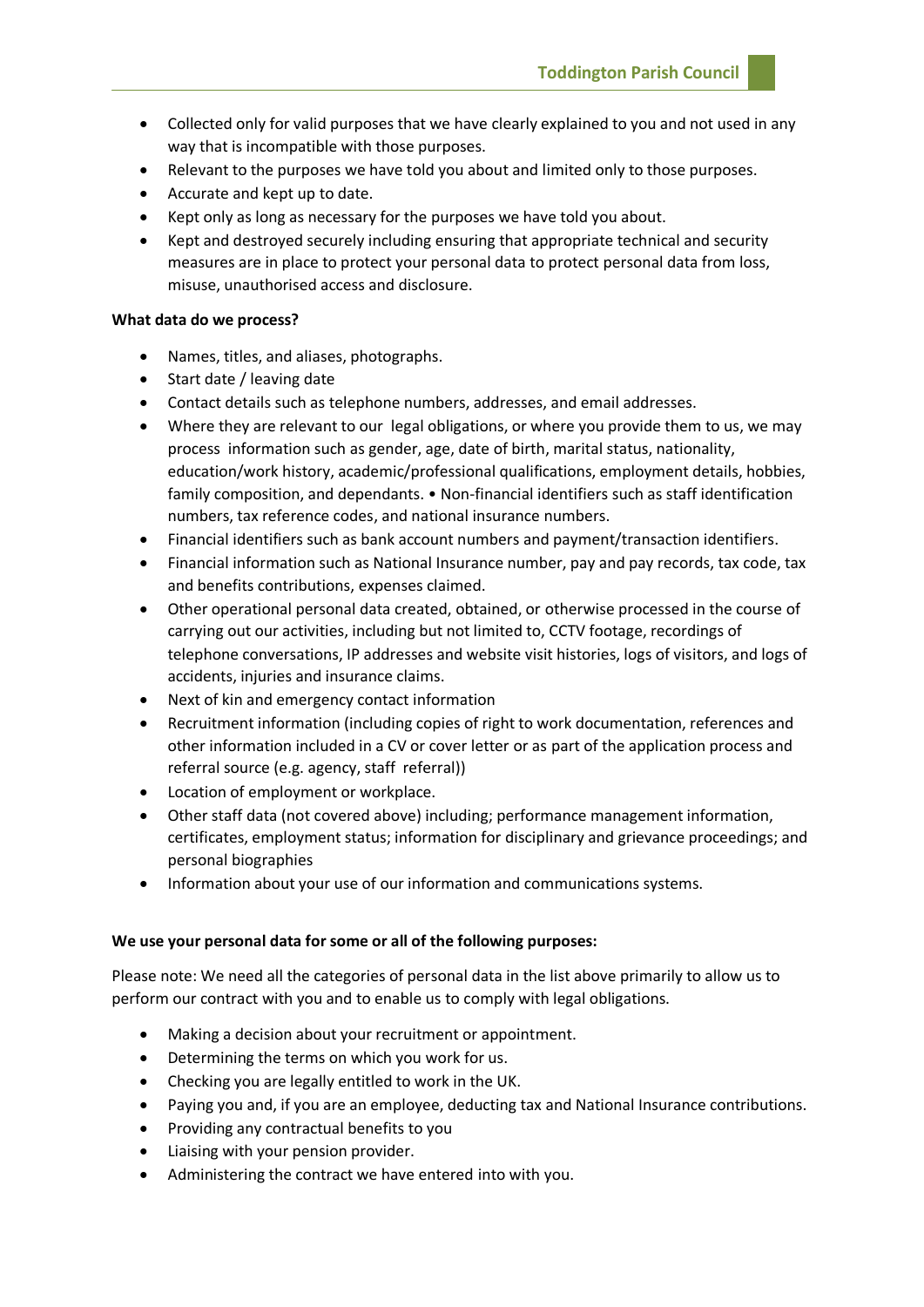- Management and planning, including accounting and auditing.
- Conducting performance reviews and determining performance requirements.
- Making decisions about salary reviews and compensation.
- Assessing qualifications for a particular job or task, including decisions about promotions.
- Conducting grievance or disciplinary proceedings.
- Making decisions about your continued employment or engagement.
- Making arrangements for the termination of our working relationship.
- Education, training and development requirements.
- Dealing with legal disputes involving you, including accidents at work.
- Ascertaining your fitness to work.
- Managing sickness absence.
- Complying with health and safety obligations.
- To prevent fraud.
- To monitor your use of our information and communication systems to ensure compliance with our IT policies.
- To ensure network and information security, including preventing unauthorised access to our computer and electronic communications systems and preventing malicious software distribution.
- To conduct data analytics studies to review and better understand employee retention and attrition rates.
- Equal opportunities monitoring.
- To undertake activity consistent with our statutory functions and powers including any delegated functions.
- To maintain our own accounts and records;
- To seek your views or comments;
- To process a job application;
- To administer councillors' interests
- To provide a reference.

Some of the above grounds for processing will overlap and there may be several grounds which justify our use of your personal data.

We will only use your personal data when the law allows us to. Most commonly, we will use your personal data in the following circumstances:

- Where we need to perform the contract we have entered into with you.
- Where we need to comply with a legal obligation.

We may also use your personal data in the following situations, which are likely to be rare:

- Where we need to protect your interests (or someone else's interests).
- Where it is needed in the public interest [or for official purposes].

#### **How we use sensitive personal data?**

• We may process sensitive personal data relating to staff, councillors and role holders including, as appropriate: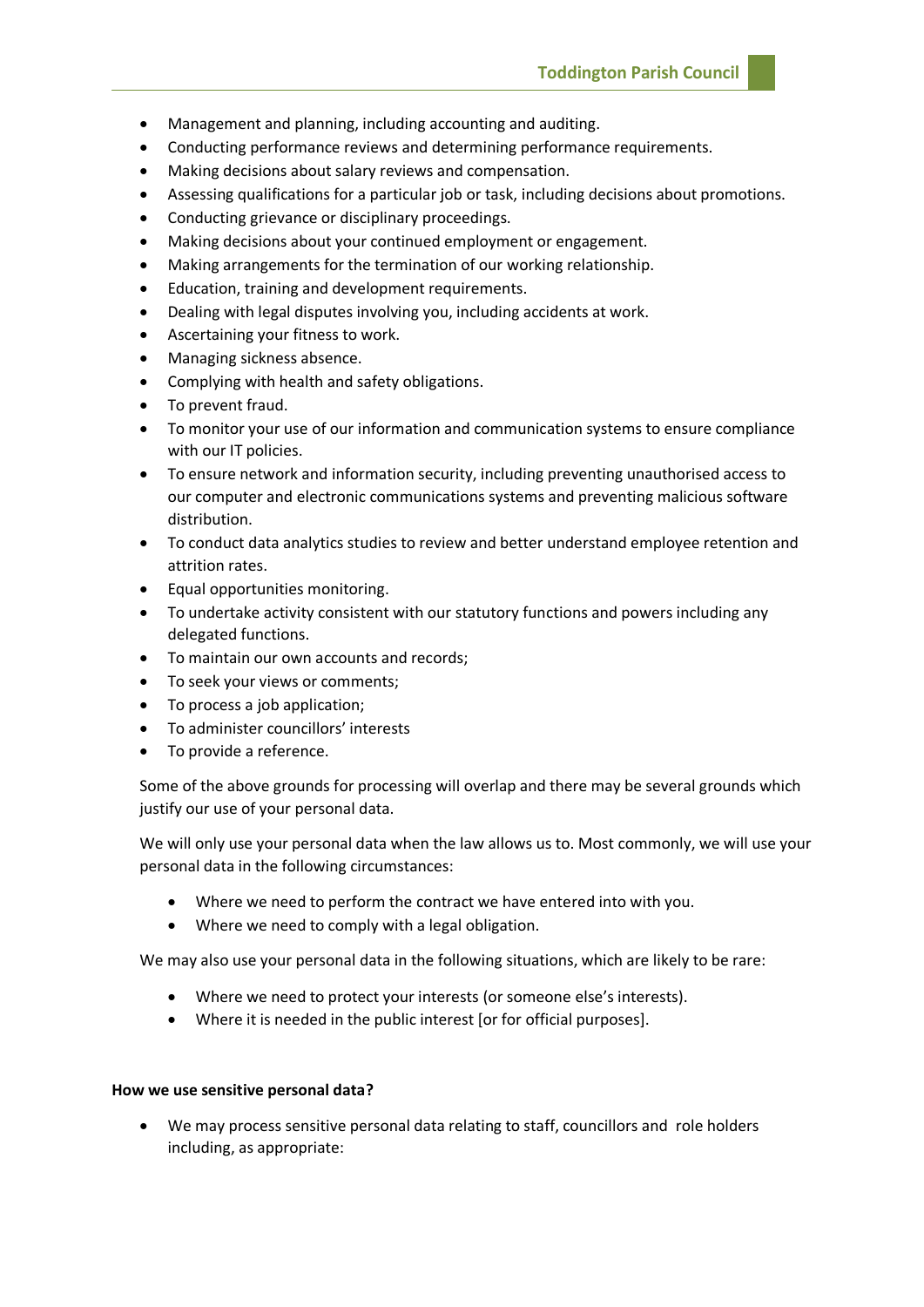- $\circ$  information about your physical or mental health or condition in order to monitor sick leave and take decisions on your fitness for work;
- o your racial or ethnic origin or religious or similar information in order to monitor compliance with equal opportunities legislation;
- $\circ$  in order to comply with legal requirements and obligations to third parties.
- These types of data are described in the GDPR as "Special categories of data" and require higher levels of protection. We need to have further justification for collecting, storing and using this type of personal data.
- We may process special categories of personal data in the following circumstances:
	- o In limited circumstances, with your explicit written consent.
	- o Where we need to carry out our legal obligations.
	- $\circ$  Where it is needed in the public interest, such as for equal opportunities monitoring or in relation to our pension scheme.
	- $\circ$  Where it is needed to assess your working capacity on health grounds, subject to appropriate confidentiality safeguards.
- Less commonly, we may process this type of personal data where it is needed in relation to legal claims or where it is needed to protect your interests (or someone else's interests) and you are not capable of giving your consent, or where you have already made the information public.

## **Do we need your consent to process your sensitive personal data?**

- We do not need your consent if we use your sensitive personal data in accordance with our rights and obligations in the field of employment and social security law.
- In limited circumstances, we may approach you for your written consent to allow us to process certain sensitive personal data. If we do so, we will provide you with full details of the personal data that we would like and the reason we need it, so that you can carefully consider whether you wish to consent.
- You should be aware that it is not a condition of your contract with us that you agree to any request for consent from us.

#### **Information about criminal convictions**

- We may only use personal data relating to criminal convictions where the law allows us to do so. This will usually be where such processing is necessary to carry out our obligations and provided we do so in line with our data protection policy.
- Less commonly, we may use personal data relating to criminal convictions where it is necessary in relation to legal claims, where it is necessary to protect your interests (or someone else's interests) and you are not capable of giving your consent, or where you have already made the information public.
- Where appropriate, we will collect personal data about criminal convictions as part of the recruitment process or we may be notified of such personal data directly by you in the course of you working for us.

#### **What is the legal basis for processing your personal data?**

Some of our processing is necessary for compliance with a legal obligation.

We may also process data if it is necessary for the performance of a contract with you, or to take steps to enter into a contract.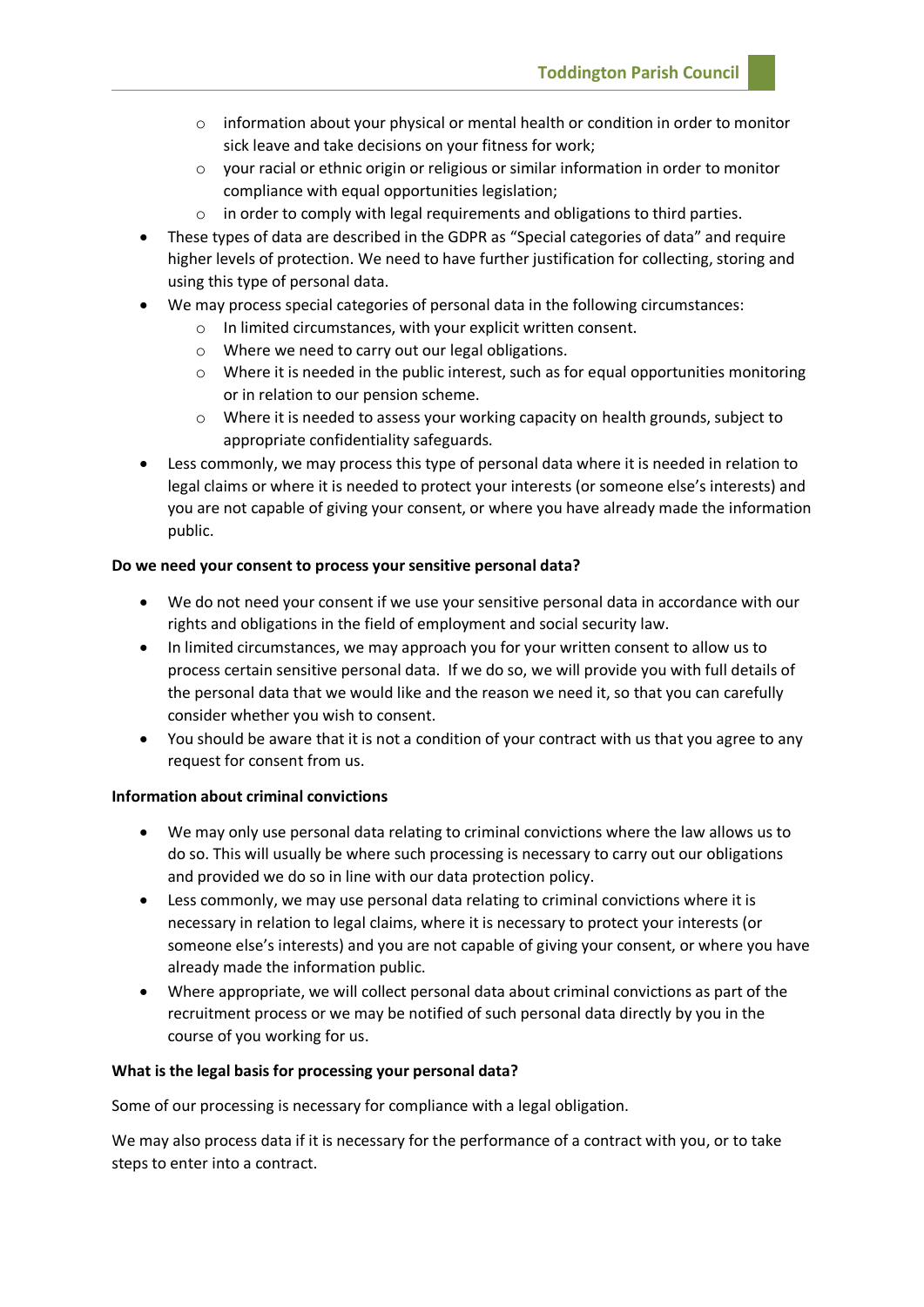We will also process your data in order to assist you in fulfilling your role in the council including administrative support or if processing is necessary for compliance with a legal obligation.

## **Sharing your personal data**

Your personal data will only be shared with third parties including other data controllers where it is necessary for the performance of the data controllers' tasks or where you first give us your prior consent. It is likely that we will need to share your data with:

- Our agents, suppliers and contractors. For example, we may ask a commercial provider to manage our HR/ payroll functions, or to maintain our database software;
- Other persons or organisations operating within local community.
- Other data controllers, such as local authorities, public authorities, central government and agencies such as HMRC;
- Staff pension providers
- Former and prospective employers
- DBS services suppliers
- Payroll services providers
- Recruitment Agencies
- Professional advisors
- Trade unions or employee representatives

## **How long do we keep your personal data?**

We will keep some records permanently if we are legally required to do so. We may keep some other records for an extended period of time. For example, it is currently best practice to keep financial records for a minimum period of 8 years to support HMRC audits or provide tax information. We may have legal obligations to retain some data in connection with our statutory obligations as a public authority. The council is permitted to retain data in order to defend or pursue claims. In some cases, the law imposes a time limit for such claims (for example 3 years for personal injury claims or 6 years for contract claims). We will retain some personal data for this purpose as long as we believe it is necessary to be able to defend or pursue a claim. In general, we will endeavour to keep data only for as long as we need it. This means that we will delete it when it is no longer needed.

#### **Your responsibilities**

It is important that the personal data we hold about you is accurate and current. Please keep us informed if your personal data changes during your working relationship with us.

# **Your rights and your personal data**

You have the following rights with respect to your personal data: When exercising any of the rights listed below, in order to process your request, we may need to verify your identity for your security. In such cases we will need you to respond with proof of your identity before you can exercise these rights.

- 1) The right to access personal data we hold on you
	- At any point you can contact us to request the personal data we hold on you as well as why we have that personal data, who has access to the personal data and where we obtained the personal data from. Once we have received your request we will respond within one month.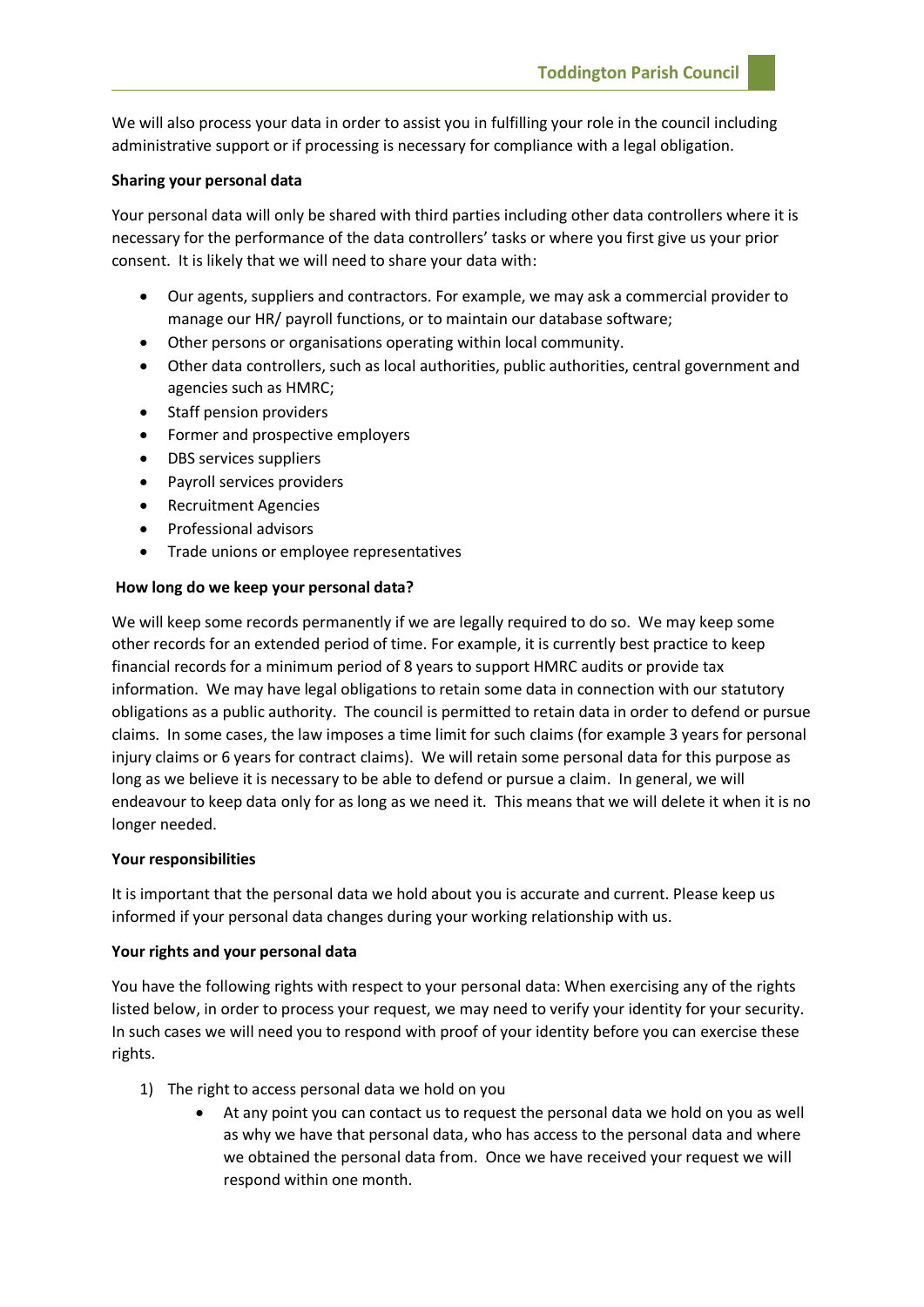**Toddington Parish Council**

- There are no fees or charges for the first request but additional requests for the same personal data or requests which are manifestly unfounded or excessive may be subject to an administrative fee.
- 2) The right to correct and update the personal data we hold on you
	- If the data we hold on you is out of date, incomplete or incorrect, you can inform us and your data will be updated.
- 3) The right to have your personal data erased
	- If you feel that we should no longer be using your personal data or that we are unlawfully using your personal data, you can request that we erase the personal data we hold.
	- When we receive your request we will confirm whether the personal data has been deleted or the reason why it cannot be deleted (for example because we need it for to comply with a legal obligation).
- 4) The right to object to processing of your personal data or to restrict it to certain purposes only
	- You have the right to request that we stop processing your personal data or ask us to restrict processing. Upon receiving the request we will contact you and let you know if we are able to comply or if we have a legal obligation to continue to process your data.
- 5) The right to data portability
	- You have the right to request that we transfer some of your data to another controller. We will comply with your request, where it is feasible to do so, within one month of receiving your request.
- 6) The right to withdraw your consent to the processing at any time for any processing of data to which consent was obtained
	- You can withdraw your consent easily by telephone, email, or by post (see Contact Details below).
- 7) The right to lodge a complaint with the Information Commissioner's Office.
	- You can contact the Information Commissioners Office on 0303 123 1113 or via email https://ico.org.uk/global/contact-us/email/ or at the Information Commissioner's Office, Wycliffe House, Water Lane, Wilmslow, Cheshire SK9 5AF.

# **Transfer of Data Abroad**

Any personal data transferred to countries or territories outside the European Economic Area ("EEA") will only be placed on systems complying with measures giving equivalent protection of personal rights either through international agreements or contracts approved by the European Union. Our website is also accessible from overseas so on occasion some personal data (for example in a newsletter) may be accessed from overseas.

# **Further processing**

If we wish to use your personal data for a new purpose, not covered by this Privacy Notice, then we will provide you with a new notice explaining this new use prior to commencing the processing and setting out the relevant purposes and processing conditions. Where and whenever necessary, we will seek your prior consent to the new processing.